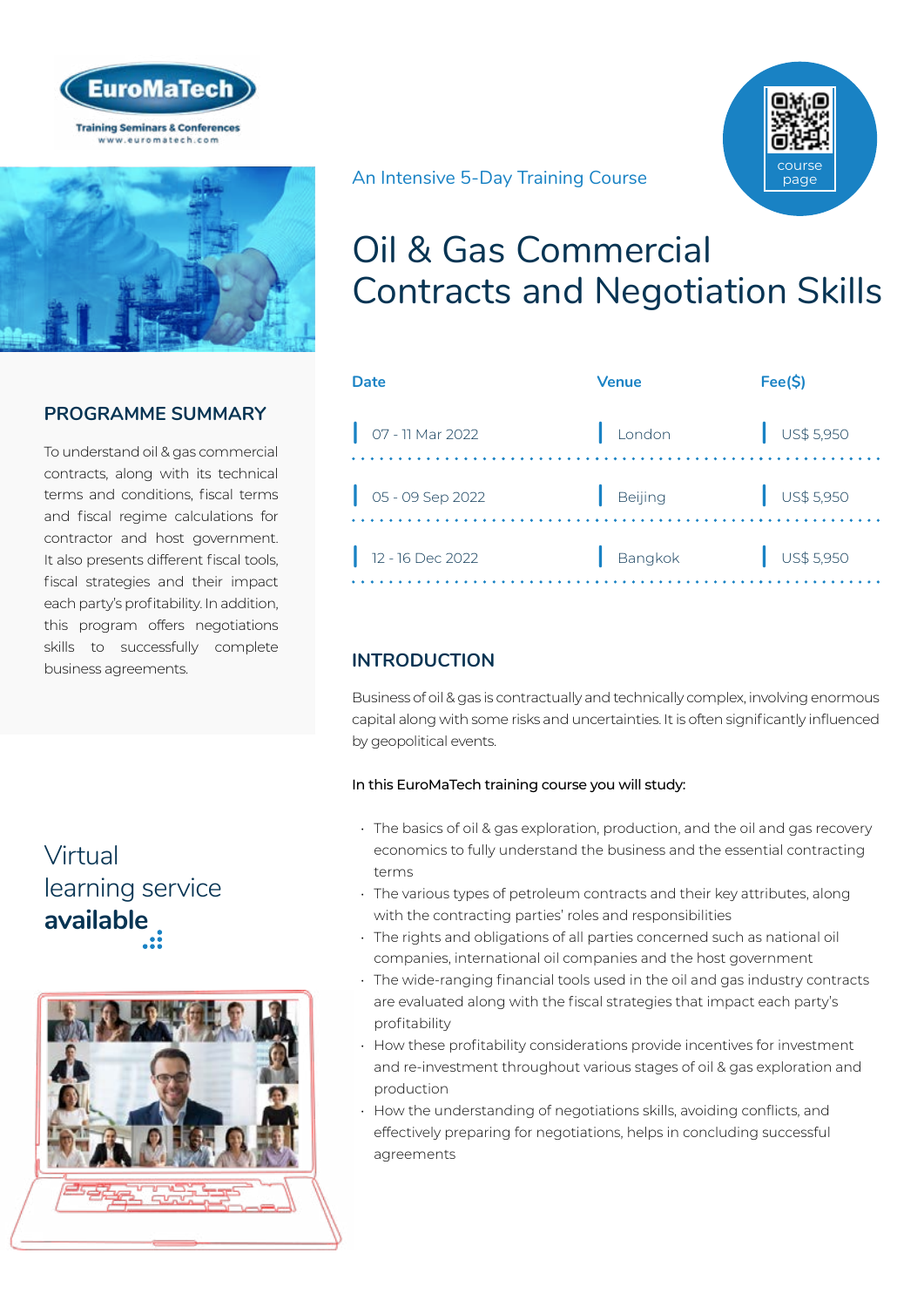## **TRAINING METHODOLOGY**

Participants will learn by active participation throughout the Oil & Gas Commercial Contracts and Negotiation Skills training course through the use of training course materials, oil & gas contracts, case study exercises, quizzes, training videos and discussion of business cases issues relating to different fiscal regimes in production sharing, oil concession and service contracts in their organizations. Participants will learn negotiation skills.

## **In-house Training**

EuroMaTech is capable of conducting this training programme exclusively for your delegates. Please e-mail us on inhouse@euromatech.ae for further information and/or to receive a comprehensive proposal.



+971 50 196 6003

**Email Address:** info@euromatech.ae

**Website:** www.euromatech.com

## **WHO SHOULD ATTEND**

- Business Development Managers seeking new opportunities in different countries
- Negotiators and Contracting Professionals
- Corporate Planning Professionals
- Professional Personnel such as legal, environmental, banking, insurance, finance and tax advisors –working on oil & gas production sharing, oil concession and Joint Venture contacts analysing suitable fiscal regimes.
- Geologists, Geophysicist, Petroleum Engineers seeking understanding of different fiscal regimes in commercial contracts
- Supply Planners and Scheduling Professionals
- Government Regulators
- Auditing Personnel
- Compliance Officers
- Equity Analyst and Bankers
- Joint Venture Officers

## **PROGRAMME OBJECTIVES**

- Gain broad perspective of what are the essential factors in oil and gas business
- Enhance your understanding of the fundamentals of oil & gas law, and the commercial contracts
- Evaluate the technical, commercial, and financial aspects of oil & gas contracts and their impact on the profitability
- Confidently discuss the technical terms, concepts and buzzwords with your peers and clients
- Master the negotiations skills, lead and influence business agreements towards successful contracts

## **QUALITY CERTIFICATIONS & ACCREDITATIONS**

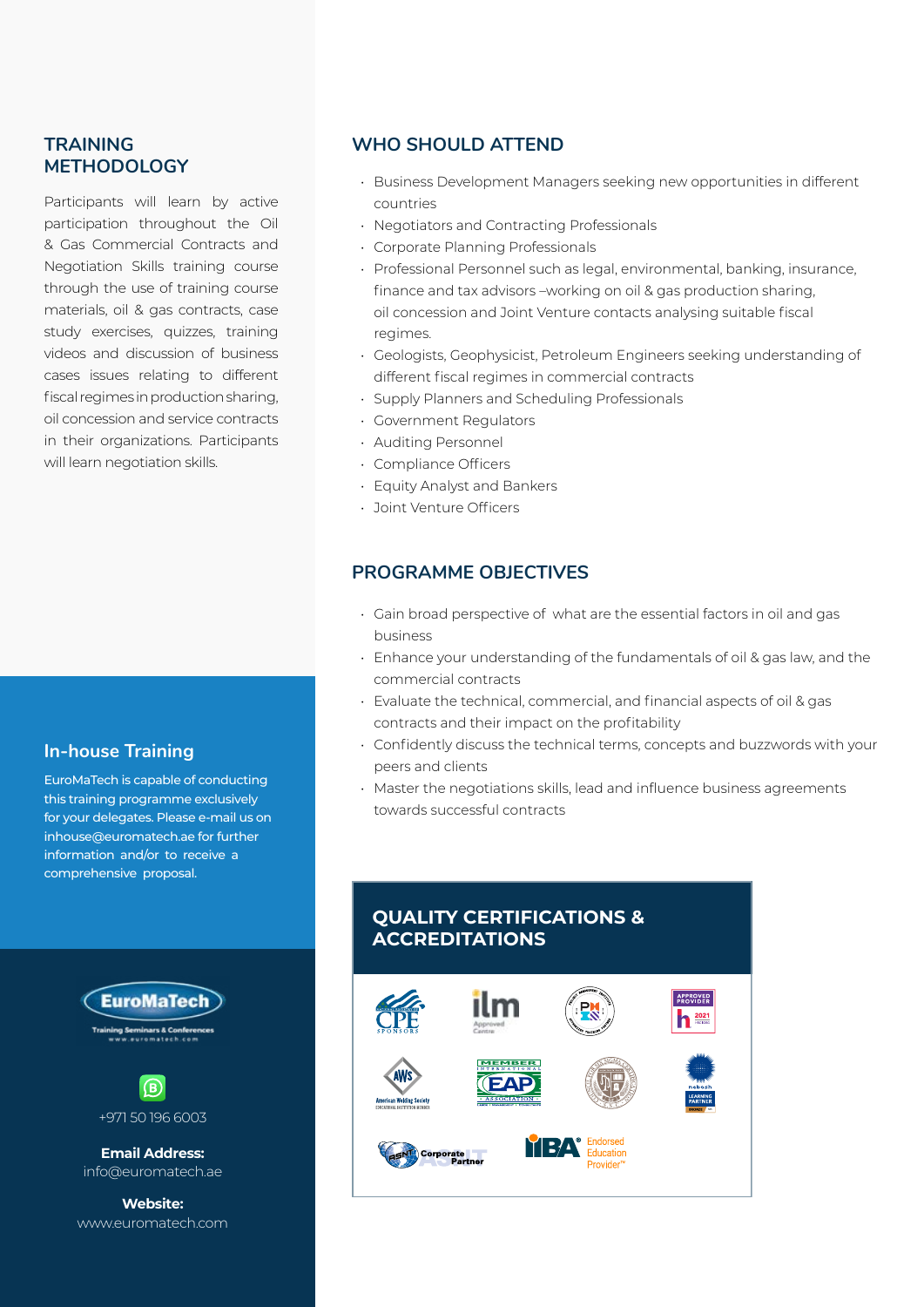# **COURSE OUTLINE**



## **Day 1**

## Introduction to Legal, Fiscal and Contractual **Basics**

## Crude Oil & Gas

- The Oil Industry Streams
- Demand Drivers for Crude Oil
- Drilling Contracts Contract Alternatives

## Legal Fiscal and Contractual Framework Ownership

- Oil and Gas Rights and Ownership The Ad Coelom Doctrine
- The Rule of Capture
- A rule of "No liability"
- Limitations to Rule of Capture
- Theories of Ownership Escaped Hydrocarbons
- Drainage by Enhanced-recovery Operations
- Doctrine of Correlative Rights
- Conservation Laws Drilling Wells
- Conservation Laws Fair Share Doctrine
- Function of Oil and Gas Conservation Laws
- Well-Spacing Rules

## **Day 2**

## Introduction to Contracts

#### Kinds of Oil and Gas Interests

- Fee Interest
- Mineral Interest
- Leasehold Interest
- Surface Interest
- Royalty Interest
- Production Payment
- Carried Interest
- Other Interests

## Key Stages of Petroleum Projects in View of Contracts

- Explore to find it in the first place;
- Develop the infrastructure to remove oil & gas from ground;
- Produce (and sell) the oil & gas you have found;
- Abandon the wells and protect the environment when it runs out and clean up ("decommission")

## What is a Petroleum Contract

- Need for Collaboration between parties
- What is a Petroleum Contract?
- Host Government Contract
- Petroleum Fiscal Regime defined
- Petroleum contracts under different regimes
- Awarding or winning contracts
- Types of Petroleum Contracts and their Key Attributes
- Upstream Project Agreement
- Host Government Take
- An example of Concessionary System's Cash Flow
- Optimal Government Take
- PSC Cash Flow Distribution
- PSC CF Distribution Example Year N+1
- Comparison of Fiscal Systems
- Flexible Fiscal Regimes
- Why Dynamic Terms are used in Contracts
- Joint Ventures and Other Combinations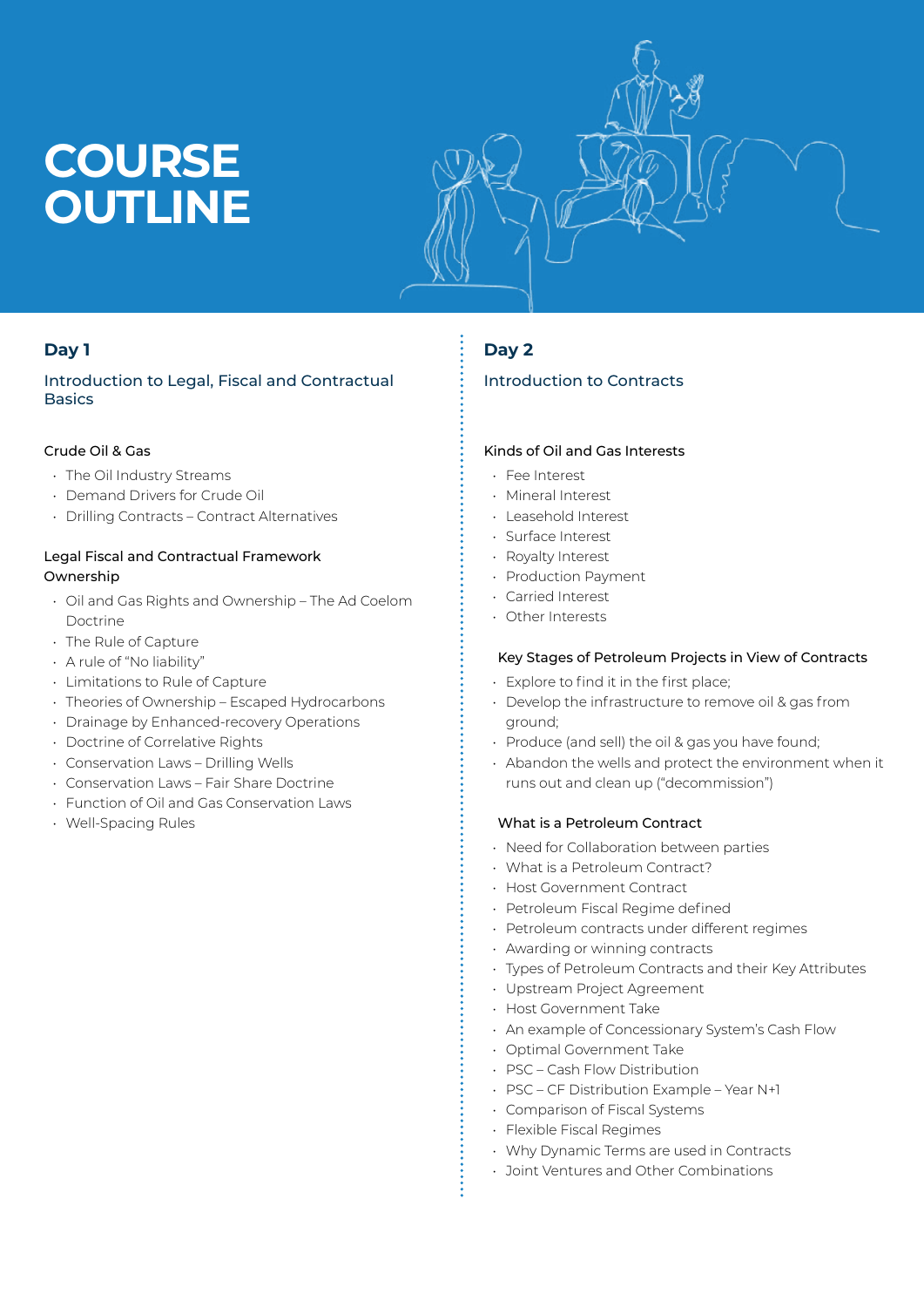# **COURSE OUTLINE**



## **Day 3**

## Roles, Responsibilities and Fiscal Tools

## Dissection of Petroleum Contracts

- The document follows the events of project
- Order and Disorder in the Clauses

#### Parties Roles and Responsibilities in Petroleum **Contracts**

- The General Framework of parties involved
- National Oil Company Multiple roles
- International Oil Company Role
- Grants of Rights to a party Contractor and Host Government
- Rights and Obligations of Host Government
- Addressing important operational issues in the contract
- Contract Area or Block
- Time periods in contracts
- Minimum Work Obligations in Exploration Phase
- Relinquishment of Unused Area to Government
- Discovery, Appraisal, Declaration of Commerciality and Development
- Post Commercial Discovery A Field development Plan
- Annual Work Programs & Budgets Petroleum Contracts
- Joint Management Petroleum Contracts
- Deadlock Petroleum Contracts

## The Financial Considerations in Petroleum Contracts – Fiscal Tools

- Tools for Concessions, Production Sharing Contract and Participating Agreements
- Signature Bonus
- Production Bonus
- Rental
- Royalty Fixed Royalty, Sliding Royalty, & Royalty Determination Point
- Payment in Cash or In Kind
- Corporate Income Tax and Ring Fencing
- Profit Sharing
- Production Sharing Contract's & Government share
- Fixed Profit Oil Shares
- Sliding Scale Profit Sharing
- Cost Oil
- State Participation A Fiscal Tool in PSC

## **Day 4**

## Strategies and Solutions

#### Fiscal Strategies and Solutions

- Intro to Fiscal Strategies and Solutions in PSC
- Strategies for State to meet their Profitability
- The 4 Key Questions that Defines the Strategy
- The Changing Profitability Due to Prices, Costs, Production Rates
- Understanding the Regressive, Neutral & Progressive Fiscal Tools
- Approaches to Profitability
- Profitability And The Fiscal Tools
- Timing of Petroleum Revenues Fiscal Tools
- Risk for The State Fiscal Tools
- State Participation as a Co-Investor
- Encouraging Investment and Re-Investment
- The Shift to Unconventional Oil & Gas

## Gas and LNG Contracts

- The Distinct Characteristics
- Liquefied Natural Gas Business
- Liquefied Natural Gas Contracts
- Gas Sales and Transportation Contracts
- Gas Transportation Tariffs
- Gas Sales Agreements Terms & Quantity
- LNG Sales And Purchase Agreements
- General Economics for Gas Exploration & Development

## **Day 5**

## The Petroleum Industry Dynamics and the Art & Science of Economics

#### Art and Science of Negotiations Skills

- What is negotiation?
- Understanding relations between conflicts and negotiations
- Identify key roles and responsibilities of negotiating team
- Preparing for negotiations
- Implement an effective negotiations process
- Understanding key success bargaining factors
- Concluding the negotiations

 Assignments and Business Case Studies Glossary and Abbreviations in Oil & Gas Downstream